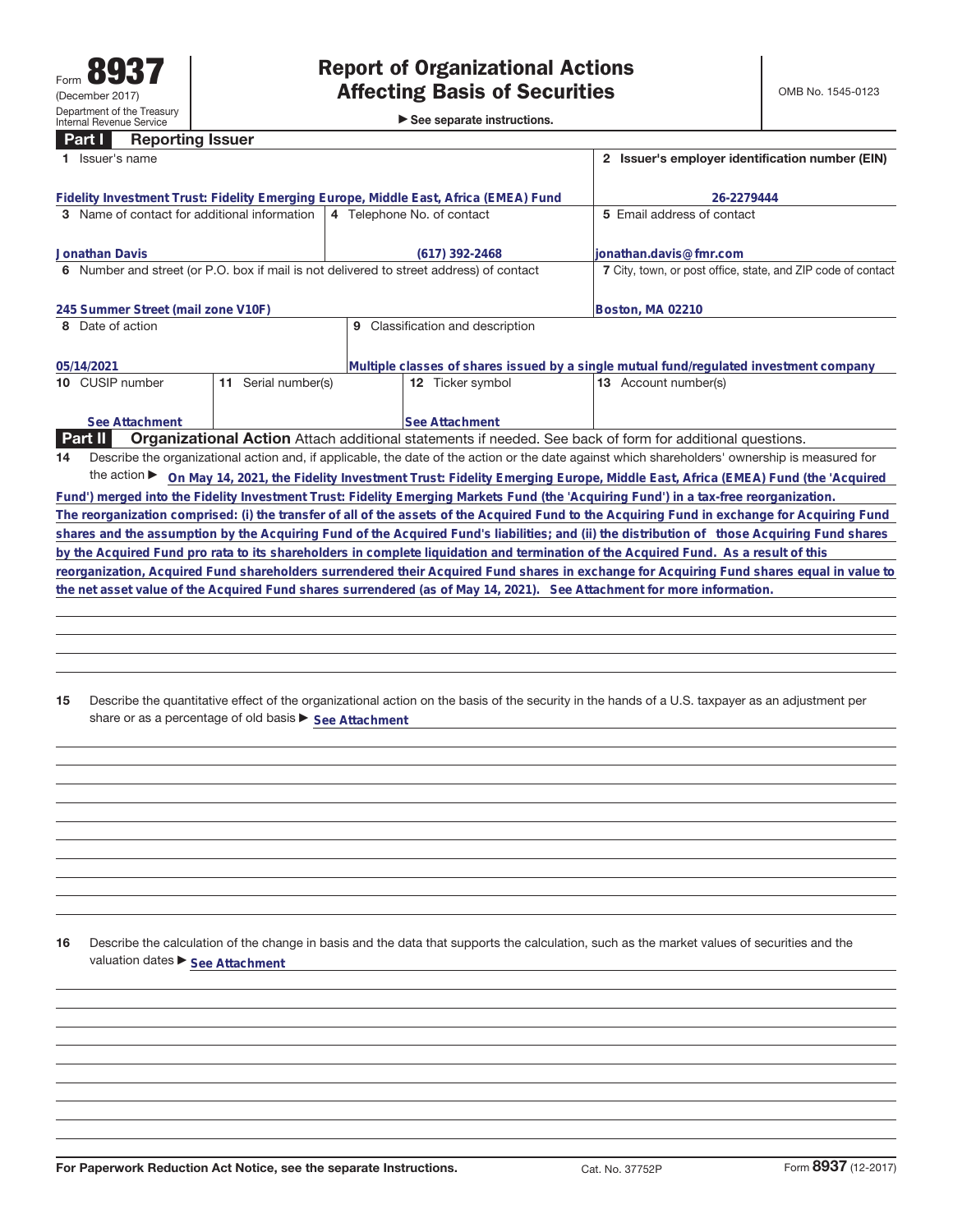| Form 8937 (12-2017)                |                                                                                                                                                                                                                                                                                                                          |                                     | Page $2$                                        |
|------------------------------------|--------------------------------------------------------------------------------------------------------------------------------------------------------------------------------------------------------------------------------------------------------------------------------------------------------------------------|-------------------------------------|-------------------------------------------------|
| Part II                            | <b>Organizational Action (continued)</b>                                                                                                                                                                                                                                                                                 |                                     |                                                 |
| 17                                 | List the applicable Internal Revenue Code section(s) and subsection(s) upon which the tax treatment is based ▶<br>IRC sections 368(a), 354(a) and 358(a).                                                                                                                                                                |                                     |                                                 |
|                                    | Treas. Reg. section 1.358-2                                                                                                                                                                                                                                                                                              |                                     |                                                 |
|                                    |                                                                                                                                                                                                                                                                                                                          |                                     |                                                 |
|                                    |                                                                                                                                                                                                                                                                                                                          |                                     |                                                 |
|                                    |                                                                                                                                                                                                                                                                                                                          |                                     |                                                 |
|                                    |                                                                                                                                                                                                                                                                                                                          |                                     |                                                 |
|                                    |                                                                                                                                                                                                                                                                                                                          |                                     |                                                 |
|                                    |                                                                                                                                                                                                                                                                                                                          |                                     |                                                 |
|                                    |                                                                                                                                                                                                                                                                                                                          |                                     |                                                 |
|                                    |                                                                                                                                                                                                                                                                                                                          |                                     |                                                 |
|                                    |                                                                                                                                                                                                                                                                                                                          |                                     |                                                 |
|                                    |                                                                                                                                                                                                                                                                                                                          |                                     |                                                 |
| 18                                 | Can any resulting loss be recognized? > No loss can be recognized as a result of this event.                                                                                                                                                                                                                             |                                     |                                                 |
|                                    |                                                                                                                                                                                                                                                                                                                          |                                     |                                                 |
|                                    |                                                                                                                                                                                                                                                                                                                          |                                     |                                                 |
|                                    |                                                                                                                                                                                                                                                                                                                          |                                     |                                                 |
|                                    |                                                                                                                                                                                                                                                                                                                          |                                     |                                                 |
|                                    |                                                                                                                                                                                                                                                                                                                          |                                     |                                                 |
|                                    |                                                                                                                                                                                                                                                                                                                          |                                     |                                                 |
|                                    |                                                                                                                                                                                                                                                                                                                          |                                     |                                                 |
|                                    |                                                                                                                                                                                                                                                                                                                          |                                     |                                                 |
|                                    |                                                                                                                                                                                                                                                                                                                          |                                     |                                                 |
|                                    |                                                                                                                                                                                                                                                                                                                          |                                     |                                                 |
|                                    |                                                                                                                                                                                                                                                                                                                          |                                     |                                                 |
|                                    |                                                                                                                                                                                                                                                                                                                          |                                     |                                                 |
| 19                                 | Provide any other information necessary to implement the adjustment, such as the reportable tax year ▶ None                                                                                                                                                                                                              |                                     |                                                 |
|                                    |                                                                                                                                                                                                                                                                                                                          |                                     |                                                 |
|                                    |                                                                                                                                                                                                                                                                                                                          |                                     |                                                 |
|                                    |                                                                                                                                                                                                                                                                                                                          |                                     |                                                 |
|                                    |                                                                                                                                                                                                                                                                                                                          |                                     |                                                 |
|                                    |                                                                                                                                                                                                                                                                                                                          |                                     |                                                 |
|                                    |                                                                                                                                                                                                                                                                                                                          |                                     |                                                 |
|                                    |                                                                                                                                                                                                                                                                                                                          |                                     |                                                 |
|                                    |                                                                                                                                                                                                                                                                                                                          |                                     |                                                 |
|                                    |                                                                                                                                                                                                                                                                                                                          |                                     |                                                 |
|                                    |                                                                                                                                                                                                                                                                                                                          |                                     |                                                 |
|                                    |                                                                                                                                                                                                                                                                                                                          |                                     |                                                 |
|                                    | Under penalties of perjury, I declare that I have examined this return, including accompanying schedules and statements, and to the best of my knowledge and<br>belief, it is true, correct, and complete. Declaration of preparer (other than officer) is based on all information of which preparer has any knowledge. |                                     |                                                 |
| Sign                               |                                                                                                                                                                                                                                                                                                                          |                                     |                                                 |
| <b>Here</b>                        | Signature $\blacktriangleright$                                                                                                                                                                                                                                                                                          | Date $\blacktriangleright$          | 7/14/2021                                       |
|                                    |                                                                                                                                                                                                                                                                                                                          |                                     |                                                 |
|                                    | Print your name ▶ Jonathan Davis                                                                                                                                                                                                                                                                                         | Title $\blacktriangleright$<br>Date | <b>Assistant Treasurer</b>                      |
| <b>Paid</b>                        | Preparer's signature<br>Print/Type preparer's name                                                                                                                                                                                                                                                                       |                                     | <b>PTIN</b><br>Check $\Box$ if<br>self-employed |
| <b>Preparer</b><br><b>Use Only</b> | Firm's name<br>▶                                                                                                                                                                                                                                                                                                         |                                     | Firm's EIN ▶                                    |
|                                    | Firm's address ▶                                                                                                                                                                                                                                                                                                         |                                     | Phone no.                                       |

Send Form 8937 (including accompanying statements) to: Department of the Treasury, Internal Revenue Service, Ogden, UT 84201-0054